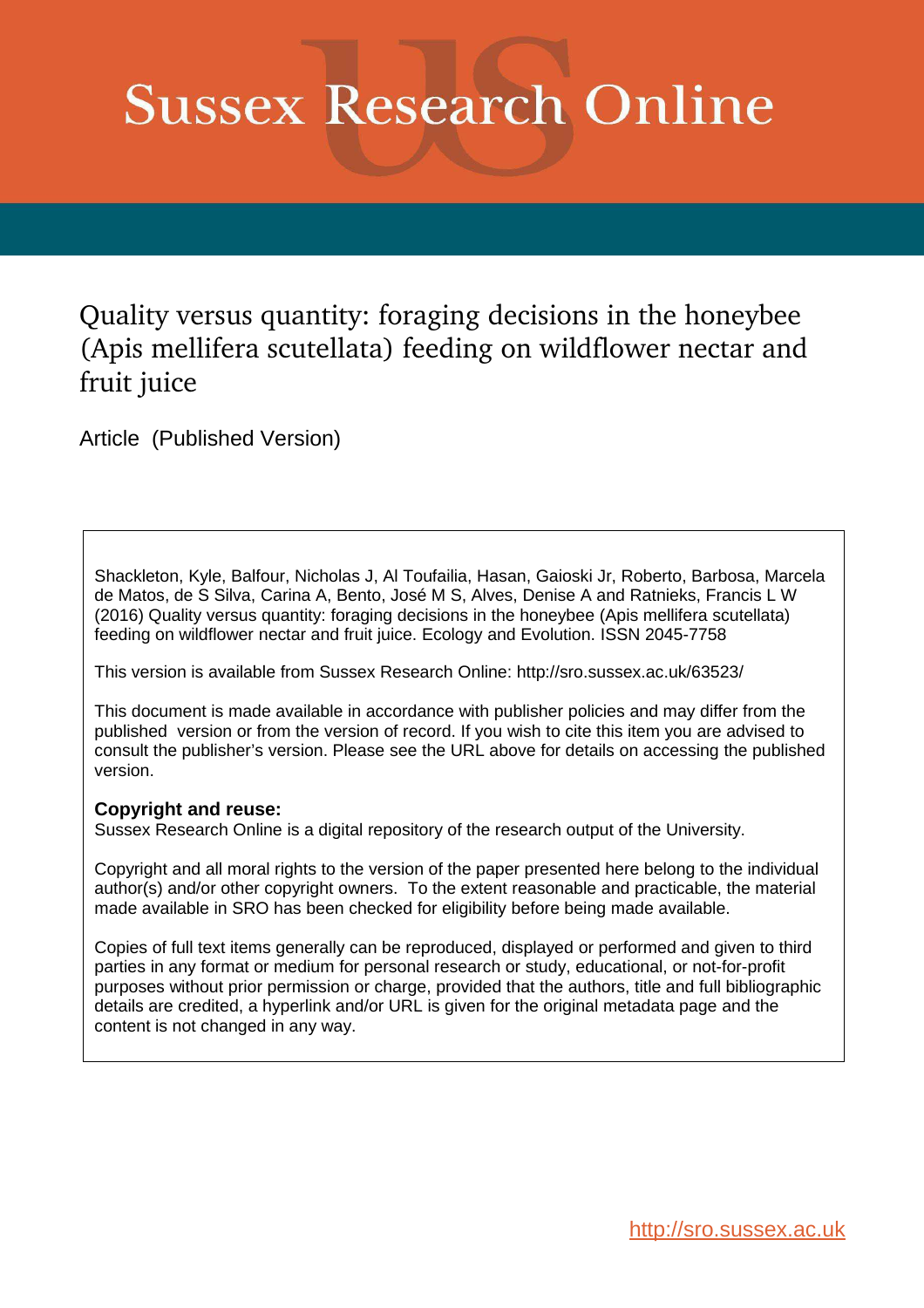#### ORIGINAL RESEARCH

WILEY Ecology and Evolution

# **Quality versus quanity: Foraging decisions in the honeybee (***Apis mellifera scutellata***) feeding on wildlower nectar and fruit juice**

**Kyle Shackleton<sup>1</sup>** | **Nicholas J. Balfour<sup>1</sup>** | **Hasan Al Toufailia<sup>1</sup>** | **Roberto Gaioski Jr<sup>2</sup>** | **Marcela de Matos Barbosa2,3** | **Carina A. de S. Silva<sup>2</sup>** | **José M. S. Bento<sup>2</sup>** | **Denise A. Alves<sup>2</sup>** | **Francis L. W. Ratnieks<sup>1</sup>**

<sup>1</sup> Laboratory of Apiculture and Social Insects, School of Life Sciences, University of Sussex, Brighton, UK

<sup>2</sup>Departamento de Entomologia e Acarologia, Escola Superior de Agricultura "Luiz de Queiroz", Universidade de São Paulo, Piracicaba, São Paulo, Brazil

<sup>3</sup>Departamento de Biologia, Faculdade de Filosofia, Ciências e Letras de Ribeirão Preto, Universidade de São Paulo, Ribeirão Preto, São Paulo, Brazil

#### **Correspondence**

Kyle Shackleton, Laboratory of Apiculture and Social Insects, School of Life Sciences, University of Sussex, Brighton, UK. Email: [k.shackleton@sussex.ac.uk](mailto:k.shackleton@sussex.ac.uk)

#### **Funding informaion**

National Environment Research Council, Grant/Award Number: NE/K501347/ University of Sussex School of Life Sciences, University of Damascus, Fundação de Amparo à Pesquisa do Estado de São Paulo, Programa Nacional de Pós-Doutorado da Coordenação de Aperfeiçoamento de Pessoal de Nível Superior, Grant/ Award Number: 2014/251365 Conselho Nacional de Desenvolvimento Científico e Tecnológico, Coordenação de Aperfeiçoamento de Pessoal de Nível Superior, Grant/Award Number: 2014/251365 Santander Bank, Waitrose Ltd, C.B.Dennis Trust, Royal Entomological Society, Grant/Award Number: 2014/251365

#### **Abstract**

Foraging animals must oten decide among resources which vary in quality and quantity. Nectar is a resource that exists along a continuum of quality in terms of sugar concentration and is the primary energy source for bees. Alternative sugar sources exist, including fruit juice, which generally has lower energetic value than nectar. We observed many honeybees (*Apis mellifera scutellata*) foraging on juice from fallen guava (*Psidium guajava*) fruit near others foraging on nectar. To invesigate whether fruit and nectar offered contrasting benefits of quality and quantity, we compared honeybee foraging performance on *P. guajava* fruit versus two wildflowers growing within 50 m, *Richardia brasiliensis* and *Tridax procumbens*. Bees gained weight signiicantly faster on fruit, 2.72 mg/min, than on either flower (0.17 and 0.12 mg/min, respectively). However, the crop sugar concentration of fruit foragers was significantly lower than for either flower (12.4% vs. 37.0% and 22.7%, respectively). Fruit foragers also spent the most time handling and the least time flying, suggesting that fruit juice was energetically inexpensive to collect. We interpret honeybee foraging decisions in the context of existing foraging models and consider how nest-patch distance may be a key factor for central place foragers choosing between resources of contrasting quality and quantity. We also discuss how dilute solutions, such as fruit juice, can help maintain colony sugar-water balance. These results show the benefits of feeding on resources with contrasting quality and quantity and that even low-quality resources have value.

#### **KEYWORDS**

central place forager, crop sugar, forage quality, foraging behavior, nectar concentraion, *Psidium guajava*, sugar–water balance

# **1** | **INTRODUCTION**

Foraging decisions are often based on increasing the rate or efficiency of food collecion (Cowlishaw, 1997; Houston & McNamara, 2014; Scrimgeour & Culp, 1994; Waite & Ydenberg, 1994; Wang, Ings, Proulx, & Chitka, 2013). In paricular, increasing the quality and quantity of food consumed, or consuming an optimal amount (Bunning et al., 2015), will increase fitness. However, food patches in

This is an open access article under the terms of the Creative Commons Attribution License, which permits use, distribution and reproduction in any medium, provided the original work is properly cited.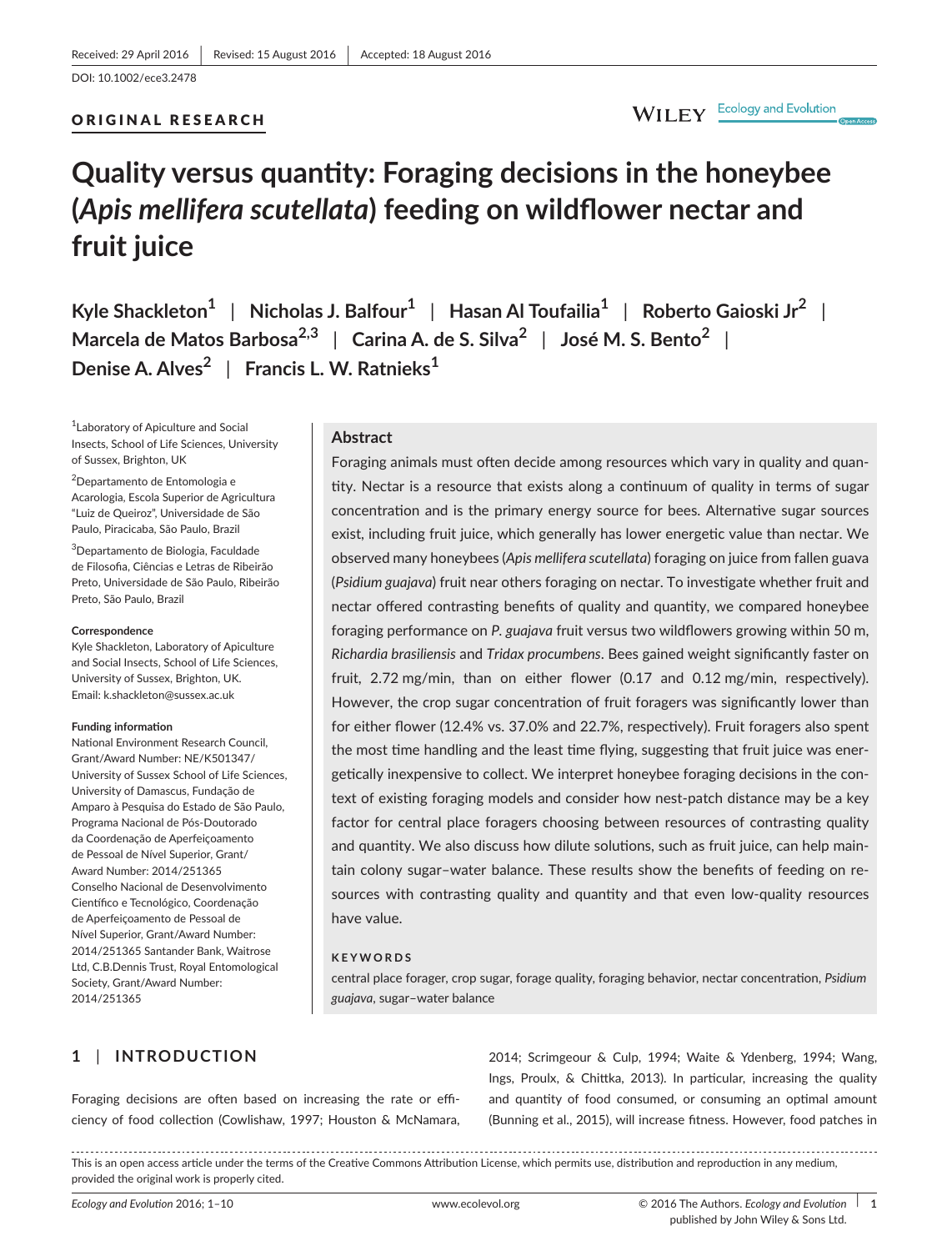the environment can vary greatly (Dennis, 2010; Pickett & Cadenasso, 1995), such that animals are faced with decisions between resources of varying quality and quantity. Quality-quantity trade-offs drive the seasonal movements of some animals (Bischof et al., 2012; Van Beest, Mysterud, Loe, & Milner, 2010; Van der Wal et al., 2000). However, central place foragers are more restricted in their foraging movements and must base their foraging decisions on what is available nearby.

Nectar is an ideal resource for studies of food quality and quantity in central place foragers for several reasons. First, nectar is consumed by many central place foragers, such as bees, which can be easily observed in the field and individually marked. Second, nectar is composed predominantly of sugar and water, allowing quality to be quantified in energy units (Heil, 2011). Nectar also contains other nutrients such as amino acids, but these are normally present in small amounts which are of secondary importance for bees assessing flower quality (Hendriksma, Oxman, & Shafir, 2014). Third, both volume and sugar content of nectar vary greatly among species and with environmental conditions, giving bees many choices (Corbet, Unwin, & Prys-Jones, 1979; Heil, 2011). Southwick, Loper, and Sadwick (1981) and Seeley (1986, 1995) found similar nectar concentrations in surveys of flowers and bee crops, respectively, ranging from 15% to 65% and 18% to 68% sugar concentraion, respecively. There are also numerous alternative sugar sources on which bees occasionally feed including honeydew, honey robbed from other bee colonies, and fruit juice (Santas, 1983; Wäckers, 2005; Winston, 1987).

Fruit is an important food resource for many birds and mammals, which may also act as seed dispersers (Howe, 1986). Indeed, fruit often serves a similar function to nectar in that it offers a reward to animal mutualists in plant reproduction. Many species of insect, including social insects, also forage on fruit (Evison & Ratnieks, 2007; Helanterä & Ratnieks, 2008; Jander, 1998; Noll, Zucchi, Jorge, & Mateus, 1996). In São Paulo State, Brazil, we have observed honeybees foraging on fallen *Mangifera* spp. (mango) and *Psidium guajava* (guava) fruit juice within meters of those foraging for nectar on flowers. However, in comparison with nectar, the sugar concentration of fruit juice appears to be low. White and Stiles (1985) analyzed the sugar content of 37 fruit species, 27 of which fell within the range of 10%–25%, far lower than most nectars.

Honeybees can fly considerable distances to food sources (Beekman & Ratnieks, 2000; Couvillon, Schürch, & Ratnieks, 2014; Ratnieks & Shackleton, 2015), and colonies show great ability to direct their forager workforce to the most rewarding sources (Seeley, Camazine, & Sneyd, 1991). Why, therefore, do they gather dilute fruit juice when nectar is available? One possibility is that fruit is near the end point of quality versus quantity continuum. Individual flowers contain only small nectar volumes, meaning a bee may need to visit hundreds of flowers to fill its crop (Balfour, Gandy, & Ratnieks, 2015). By contrast, a single fruit could contain enough juice to fill the crop many times over, but at a lower sugar concentration. This leads to the prediction that fruit juice can be collected more efficiently than nectar, thereby increasing energetic reward. Additionally, the water content of fruit juice may itself have value if water demand is high as it is used in thermoregulation and the dilution of honey before feeding.

To test whether resources had contrasting benefits of quality and quantity, we compared the foraging performance of honeybees on fallen *P. guajava* fruits versus two species of wild flowers growing nearby. First, we measured the rate of weight change of bees foraging on each resource to test the predicion that fruit foragers would gain weight faster than flower foragers. Second, we measured the energetic quality of each resource in terms of its sugar content, to confirm that guava juice was more dilute than the nectar alternatives. Third, we quantified the activity patterns of bees on each resource, to test the prediction that fruit foragers spend more time handling and less time on the energetically expensive activity of flying between food items.

## **2** | **METHODS**

#### **2.1** | **Study site and species**

The study was carried out on the campus of the Luiz de Queiroz College of Agriculture (Escola Superior de Agricultura Luiz de Queiroz, ESALQ), Piracicaba, São Paulo State, Brazil, between 22 February and 6 March 2015. The weather conditions were good for honeybee foraging throughout the day. There was little cloud, rain, or wind, and daytime temperatures ranged from 21.8 to 36.2°C (mean ± SD  $26.5 \pm 2.9$ °C. All temperature data were gathered from a weather station on the campus (22°42'30''W, 47°38'00''S, altitude 546 m) approximately 850 m from our study area.

We studied worker honeybees, *Apis mellifera scutellata*, foraging on three sugar resources: fruit fallen from guava trees, *Psidium guajava* (Myrtaceae), and two species of wild flowers, *Tridax procumbens* (Asteraceae) and *Richardia brasiliensis* (Rubiaceae), growing in patches in lawns (Figure 1). These two species were chosen as they were abundant, in full-bloom, growing near  $\leq 50$  m), the guava trees, and were attracting many honeybees as well as other insects.

#### **2.2** | **Rate of forager weight gain**

We determined the rate at which honeybees collected nectar or fruit juice by measuring weight gains of individual bees foraging exclusively on each of the three resources. We first marked bees foraging on each resource with paint dots or numbered tags (Opalithplätchen, manufactured by Chr Graze, Endersbach, Germany) for individual identification. We did not select bees carrying pollen in their baskets, and therefore, only sampled nectar or juice foragers. From a few hours to a few days later, we would capture a previously marked bee at one of the foraging sites in a plastic tube. We captured bees as they were seen and did not know how long they had previously spent foraging. We then weighed the bee plus tube to  $\pm 0.1$  mg using an Ohaus Explorer balance. Within a few minutes, the bee was released back at her foraging patch and allowed to resume foraging for 5–10 min. During this period, the bee was constantly observed to ensure that she was foraging actively and exclusively on that resource. She was then recaptured and reweighed to determine her weight change per unit time. The procedure caused almost half of bees (49%) to become agitated and they left the patch immediately when released after the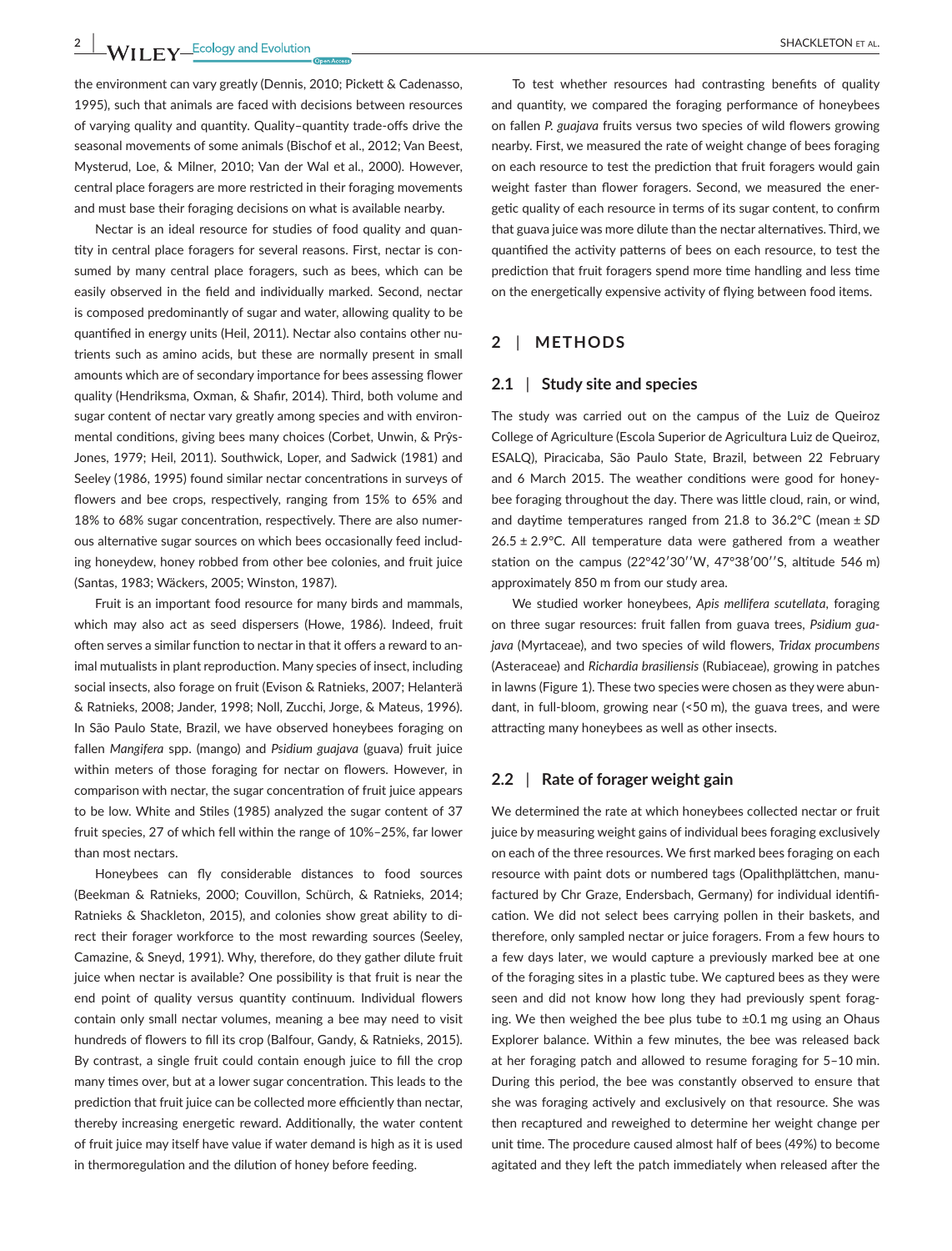



FIGURE 1 Honeybees (*Apis mellifera scutellata*) foraging on a (A) fallen *Psidium guajava* fruit, (B) *Richardia brasiliensis,* and (C) *Tridax procumbens* on the ESALQ campus, São Paulo State, Brazil, March 2015

first weighing. A further 4% initially continued to forage but left the patch before 5 min, indicating that they had completed their foraging bout. No data were taken from either of these groups. The remaining bees immediately resumed foraging. In total, we obtained data from 22, 25, and 22 bees on *P. guajava*, *R. brasiliensis,* and *T. procumbens,* respectively.

#### **2.3** | **Forage quality**

Nectar in both flower species was present in too small a volume to be extracted with a microcapillary tube. Instead, we measured the sugar concentraion in the honey stomachs (crops) of bees foraging exclusively on each resource (*n* = 20 per resource). A bee was captured in a plastic tube and then chilled for 10 min at  $4^{\circ}$ C to cause it to stop moving. We squeezed the abdomen gently with fingers to cause the regurgitation of a small drop of juice or nectar and used a refractometer, Bellingham–Stanley "Eclipse" 0–50% sugar, to determine sugar concentration.

# **2.4** | **Time and acivity budgets of foragers**

We quantified the activity patterns of foragers (*n* = 20 per resource) by following individual bees with a stopwatch and digital camcorder (Sony HDR-CX115) for one minute. We recorded how many food items, flowers, or fruits were visited and the proportion of time spent handling versus walking or flying between food items. Handling was defined as a bee orientating itself on a food item and probing with its proboscis.

# **2.5** | **Efect of temperature**

Ambient temperature can afect the foraging behavior of bees. To investigate any influence of temperature on forager weight gain, crop sugar concentration, visitation rate, or time spent handling, we obtained data from the weather station (see Study site and species). This recorded temperature at 15-min intervals throughout the day.

#### **2.6** | **Resource quality in the wider environment**

To gauge overall quality of resources being collected by honeybees, we studied workers returning to three hives in an apiary within 100 m of all resource patches. To determine the average weight at the start of a foraging trip, we collected and individually weighed 60 exiting bees from each hive. We also collected 60 returning bees per hive, 30 at 10:00 (temperature 26.4 ± 0.5°C) and 30 at 15:30 (31.6 ± 0.9°C) on three consecutive days. Each bee was individually weighed, checked for pollen in its baskets, and had the sugar concentration of the liquid in its crop determined, as above.

# **2.7** | **Dayime patern of resource use**

To compare the temporal use of fruit versus flowers, we counted honeybees on the three resources every 30 min for 3 days during daylight hours, 06:30 to 19:00. We surveyed five nearby patches of each resource. *P. guajava* patches contained fruit in various stages of decay, but each had some recently fallen fruit which were attracting insects. Flowers were in full-bloom and growing in distinct patches that formed a monoculture or near monoculture. Each patch was approximately equal in size, 1.0  $m^2$ , but as they were natural patches they were not precisely equal. This was not a problem as our aim was not to quantify the density of insects on the resources but their temporal use. A rapid count of the bees present on each patch was made, so that the count reflected the number currently on the patch (Garbuzov & Ratnieks, 2014). Only bees visiting flowers or fruit were counted.

#### **2.8** | **Staisical analysis**

We tested for the efect of foraging resource (*P. guajava*, *R. brasiliensis,* and *T. procumbens*) on four measures of honeybee foraging performance: rate of weight change, crop sugar concentration, visitation rate and proportion of time spent handling. Following transformation, the data did not meet the parametric assumptions. Therefore, we used the nonparametric Kruskal–Wallis ANOVA. We made *post hoc* pairwise comparisons between resources using Mann–Whitney– Wilcoxon test and applied a Bonferroni correction. To investigate any influence of temperature, we performed Spearman's rank-order correlations between each of our four variables and temperature. We also investigated the relationship between the weight of foragers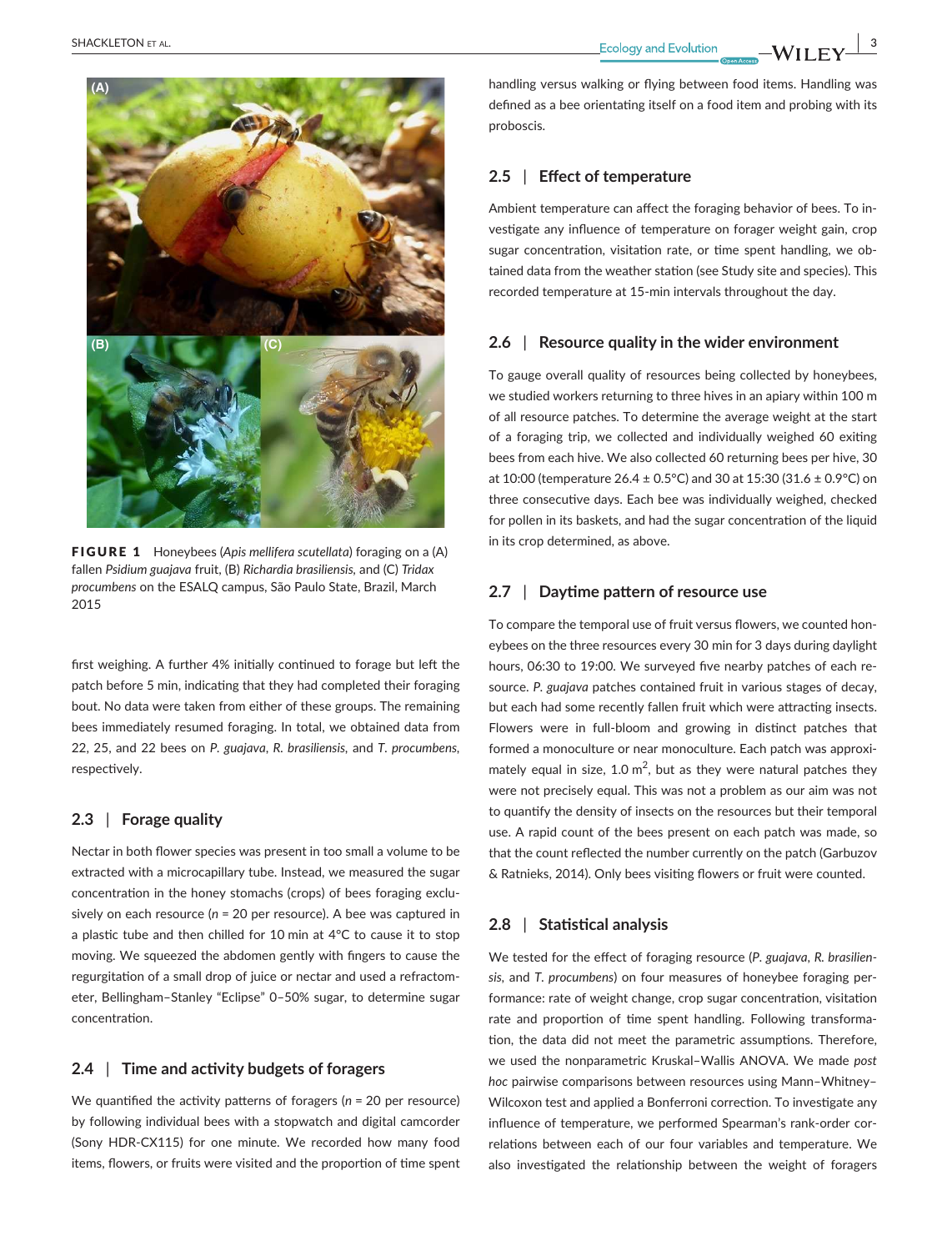#### **3** | **RESULTS**

#### **3.1** | **Rate of forager weight gain**

R version 3.1.1 (R Core Team 2014).

Honeybees foraging on *P. guajava* fruit gained weight at  $2.72 \pm 1.86$  mg/min (mean  $\pm$  SD),  $n = 22$ , significantly greater by factors of 16 and 22 imes than those foraging on *R. brasiliensis* or *T. procumbens* flowers, respectively (Table 1, Figure 2A). One bee actually lost weight while foraging on *R. brasiliensis*, indicating that weight gains on this resource were marginal. There was no significant difference between the two flowers. There was no effect of temperature (Spearman's rank-order correlation,  $p = .36$ , *rho* = 0.11).

## **3.2** | **Forage quality**

The mean sugar concentration in the crops of worker honeybees foraging on *P. guajava* was 12.4 ± 2.2%, *n* = 20, similar to other fruits (White & Stiles, 1985). This was significantly lower than the nectar concentraions taken from the crops of honeybees foraging on *R. brasiliensis*, 37.0 ± 5.4%, *n* = 20, or *T. procumbens* 22.7 ± 2.9%, *n* = 20 (Table 1, Figure 2B). All pairwise comparisons were significant. There was no effect of temperature (Spearman's rank-order correlation, *p* = .22, *rho* = −0.16).

#### **3.3** | **Time and acivity budgets of foragers**

Foraging bees visited significantly fewer *P. guajava* fruits per minute, 1.47 ± 0.63, *n* = 20, than either *R. brasiliensis* or *T. procumbens* lowers, 17.47 ± 4.13, *n* = 20, and 6.97 ± 2.67, *n* = 20, respecively (Table 1, Figure 2C). This was not due to long search imes for fruit. Bees on P. guajava spent a significantly greater proportion of their time handling than bees on either flower (Table 1, Figure 2D), meaning less time moving between food items (Figure 2D, data not analyzed statistically). Most fruit foragers (60%) remained feeding with

their proboscis extended on a single fruit for the entire duration of the one minute foraging observation period. All pairwise comparisons were significant. The mean wet mass of fallen fruits was  $28.9 \pm 15.2$  g,  $n = 10$ , so that a single fruit would contain many times the juice needed to fill a honeybee crop with c. 30 μl liquid. By comparison, nectar volumes of both flowers were so small that we could not retrieve any using microcapillary tubes for analysis. There was no effect of temperature on visitation rate (Spearman's rank-order correlation,  $p = .99$ , *rho* = −0.00) or proportion of time handling ( $p = .66$ , *rho* = −0.06).

#### **3.4** | **Resource quality in the wider environment**

Bees departing hives had a mean weight of  $59.1 \pm 4.3$  mg,  $n = 60$ . Of the 180 bees captured returning to their hives, 40, 22%, had empty crops. In seven of these, pollen was present in the pollen baskets, indicating they had been foraging for pollen alone. The other 33, 18%, were presumably unsuccessful foragers or had left the hive for other purposes such as defecation, orientation, or undertaking. There was no diference in weight gain between bees collected in the morning and aternoon (Mann–Whitney–Wilcoxon test,  $p = .45$ ).

In the 140, 78%, of the returning bees with liquid in their crop, sugar concentrations ranged from 5% to 50% (the limit of our refractometer was 50%, but only three bees were ≥50%) with a mean of 25.2 ± 8.3%, *n* = 140 (Figure 3A). Of these bees, 18% had crop sugar concentraions within the range for honeybees foraging on *P. guajava* fruit (8%–16%, Figure 2B). This was outside the range of concentraions found in bees foraging on either lower except for one *T. procumbens* outlier. Figure 3A shows a small peak within this range. Only two bees had concentraions <8%. The mean weight of the 78% bees with crop sugar was 67.4 ± 9.3 mg, *n* = 140, an 8.3 mg, 14%, gain over departing foragers. There was no difference in crop sugar concentration between bees collected in the morning and afternoon (Mann-Whitney–Wilcoxon test, *p* = .22).

Returning forager weight had a weak, negative, but significant correlation with crop sugar concentration (Spearman's rank-order correlation coefficient =  $-0.22$ ,  $p = .009$ ,  $n = 140$ , Figure 3B), indicating that bees foraging on higher quality resources were more likely to return with a lower weight of resource.

**TABLE 1** Test statistics for honeybee weight change, crop sugar concentration, visitation rate, and proportion of time spent handling while foraging on three resources

|                                | <b>Kruskal-Wallis ANOVA</b> |       |                | MWW pairwise comparison p values |                 |                   |
|--------------------------------|-----------------------------|-------|----------------|----------------------------------|-----------------|-------------------|
| Response variable              | $\boldsymbol{p}$            | $x^2$ | df             | Psidium:Richardia                | Psidium: Tridax | Richardia: Tridax |
| Weight change                  | < 0.001                     | 42.76 | 2              | < 0.001                          | < 0.001         | .6314             |
| Crop sugar                     | < 0.001                     | 52.47 | $\overline{2}$ | 0.001                            | < 0.001         | 0.001             |
| Visitation rate                | < 0.001                     | 77.42 | 2              | < 0.001                          | < 0.001         | < 0.001           |
| Proportion of time<br>handling | < 0.001                     | 35.82 | 2              | < 0.001                          | 0.001           | < .001            |

Kruskal–Wallis ANOVAs show diferences among groups. Mann–Whitney- Wilcoxon (MWW) tests compare speciic pairs within groups.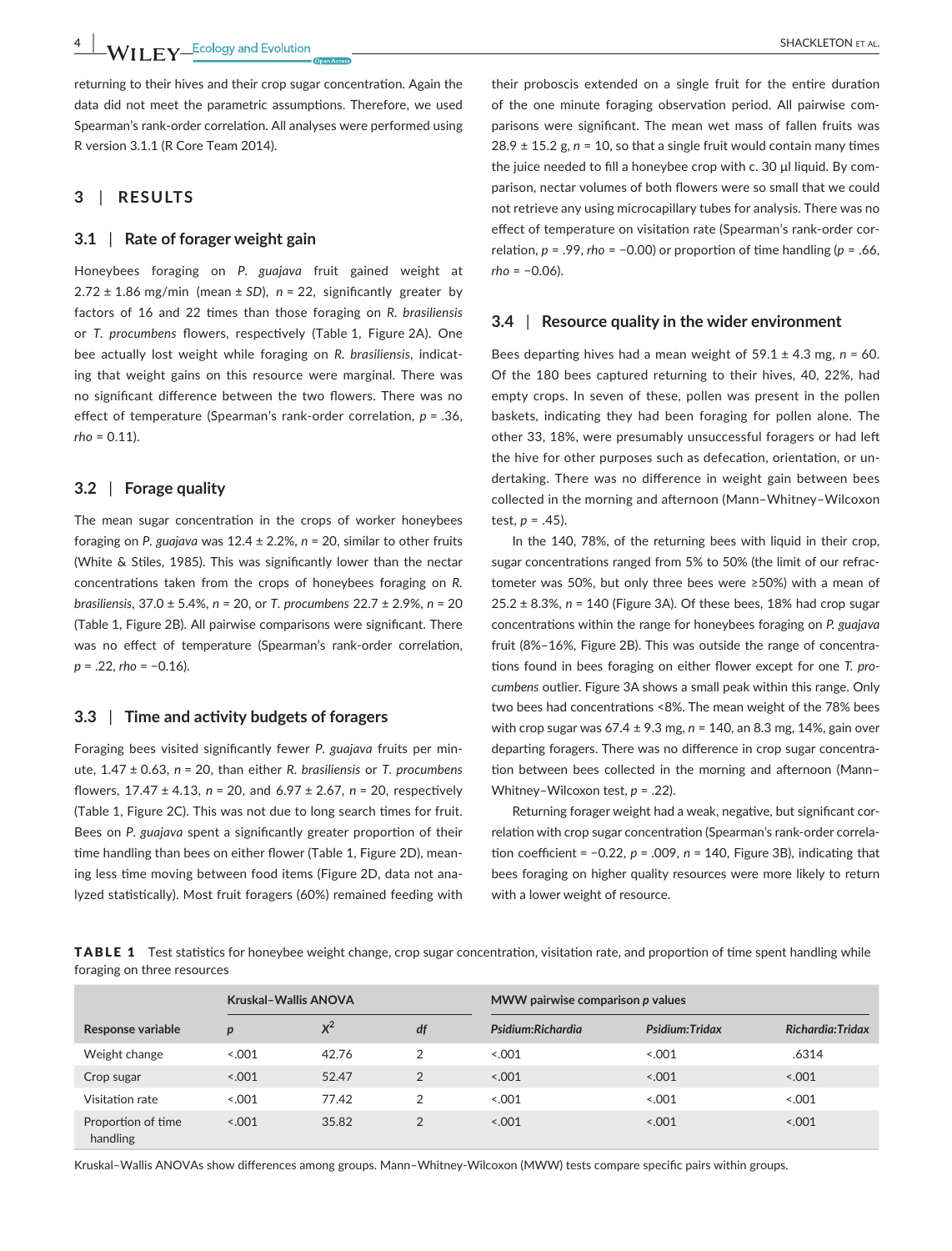

FIGURE 2 Honeybee foraging performance on the three different resources. (A) Honeybees gained weight at a faster rate while foraging for juice on *Psidium guajava* fruit than on nectar from either *Richardia brasiliensis* or *Tridax procumbens* flowers. (B) Crop sugar concentration was significantly higher in honeybees foraging on both flowers than on fruit and highest in *R. brasiliensis*. (C) Number of food items, flowers, or fruit, visited during one minute, was significantly lower for honeybees foraging on fruit than either flower species. (D) Bees on fruit spent a greater proportion of their time handling than on either flower, light gray = handling, dark gray = flying, white = walking, flying, and walking not analyzed. Whiskers indicate 1.5× the interquartile range, circles indicate outliers, diamonds indicate means, and letters indicate significant differences based on *post hoc* Mann–Whitney- Wilcoxon test with Bonferroni correction



FIGURE 3 (A) Distribution of crop sugar concentrations of 140 honeybee foragers with liquid in their crops returning to hives near (<100 m) the resource patches. Vertical dashed lines indicate the range of sugar concentrations found in crops of honeybees foraging on *P. guajava* (Figure 2B). (B) Correlation between returning forager mass and the concentration of sugar solution present in their crops. Heavier foragers had lower crop sugar concentrations

# **3.5** | **Dayime patern of resource use**

Honeybee foraging on all three resources peaked in the morning, between 09:30 and 12:00, before declining in the afternoon (Figure 4).

Bees were able to exploit fruit for the whole day and for a longer period than for either flower. A small number of bees were already foraging on fruit at 07:00 when observations began shortly after sunrise (06:03-06:04), while the first bees arrived on the flowers later at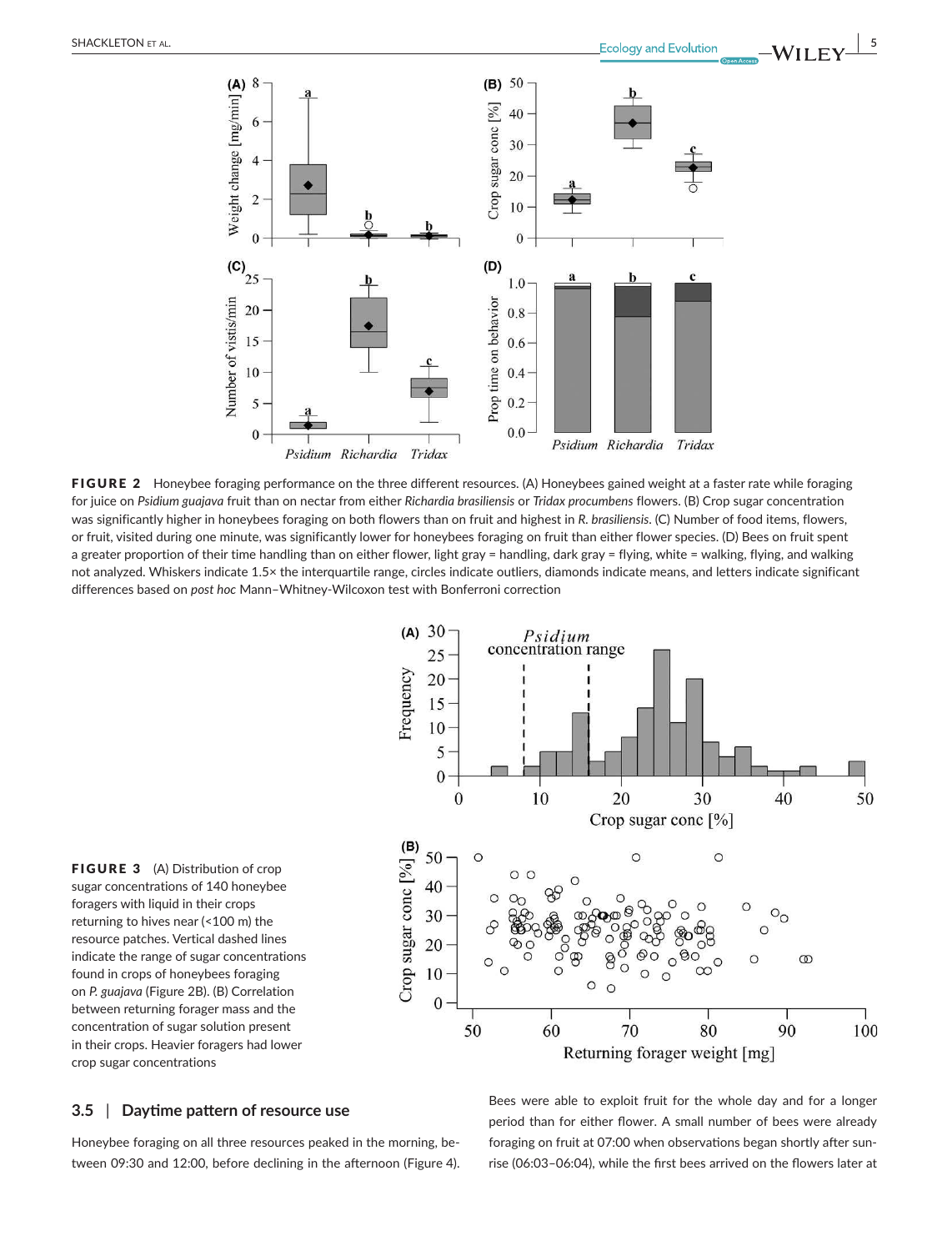

FIGURE 4 Mean number of honeybees foraging on five 1-m<sup>2</sup> patches each of P. *guajava*, *R. brasiliensis,* and *T. procumbens* throughout three good foraging days from 3 to 5 March 2015. Sunrise 06:03–06:04, sunset 18:34–18:32. Error bars ± 1 *SE*

07:30. Foraging had ceased on both flowers by 15:30 (8 h) while bees continued to forage on fruit until 18:30 (12.5 h), at sunset (18:34-18:32). Thus, fruit foraging occurred for 56% longer each day than nectar.

#### **4** | **DISCUSSION**

Honeybees gathered fruit juice at a faster rate than nectar. However, as expected, fruit juice was of lower sugar concentraion than nectar. This supports our predicion of fruit juice and nectar being at opposite ends of a quality-quantity continuum.

Weight gains of foraging honeybees were broadly comparable with those of Dukas and Visscher (1994), who calculated an average of approximately 0.7 mg/min. This was less than for fruit foragers (2.72 mg/ min), but faster than our nectar foragers (0.17 and 0.12 mg/min). The rapid weight gain of bees on fruit was probably due to the large volumes of juice available in individual fruits compared with the small amounts of nectar in individual flowers. As fruit juice had lower sugar concentraion than nectar, it was probably also less viscous. Lower viscosity generally leads to higher intake rates in insects (Borrell, 2006; Roubik & Buchmann, 1984) and honeybees may preferenially forage on less viscous solutions when sugar concentration is constant (Nicolson, de Veer, Köhler, & Pirk, 2013). Fruit foragers moved relatively little between fruits and, therefore, were able to spend proportionally more time handling. As handling requires less energy than flight (reviewed in Balfour et al., 2015), this suggests that foraging on fruit juice incurred lower energetic costs than on nectar.

The crop contents of foragers returning to their hives (Figure 3A) indicated a wide range in the concentraion of sugar resources being collected. However, average weight gain was low (8.3 mg). Seventeen percent of bees had crop contents with sugar concentration in the range of *P. guajava*, 8%–16% sugar, a far higher proporion than found in this range by Seeley (1986). Honeybee colonies direct their foraging toward the most rewarding sites (Seeley, 1995; Seeley et al., 1991)

and although we have no knowledge of the overall foraging landscape, low- quality resources were nonetheless important to these colonies. The negative correlation between returning forager weight and crop sugar concentration also indicates that low-quality resources were collected in higher volumes. Diferences in reward among resources may have led to their abandonment at different levels of crop-filling (Kacelnik, Houston, & Schmid- Hempel, 1986; Nuñez, 1982; Schmid-Hempel, Kacelnik, & Houston, 1985). Finally, fruit foraging was limited only by daylight (Figure 4), providing an important advantage over the flowers which closed or withered each afternoon.

Combining the results for weight gain and resource concentration, the rate of sugar (energy) collection on the patch should have been much higher for *P. guajava* than either *R. brasiliensis* or *T. procumbens*: Concentration of sugar solution × collection rate (Figure 1A,B) is 12.35% × 2.72 mg/min = 0.34 mg sugar min−1 for *P. guajava*, 37.00% × 0.17 mg/min = 0.06 mg sugar min−1 for *R. brasiliensis*, and 22.65% × 0.12 mg/min = 0.03 mg sugar min−1 for *T. procumbens*, differences greater than fivefold and 10-fold. However, the currency animals use to measure resource profitability helps determine their foraging strategy (Houston & McNamara, 2014). Honeybees do not use gross or rate of energy gain as their criterion of profitability. Rather, they use net energetic efficiency (NEE), that is, energy gained divided by energy expended (Seeley, 1994).

For a given volume of solution collected, the energy gain will be greater on nectar than fruit (Figure 2B). The cost is then divided between energy spent on the patch and the commute (Pyke, 1980). We did not measure the energy bees expended, but can assume that foraging on fruit was less costly than nectar because fruit foragers would be able to fill up faster (Figure 2A) and do so using less flight, the most energetically most expensive behavior (Balfour et al., 2015; Figure 2D). This gives fruit an advantage over nectar as the energy spent on the patch would be comparatively low. However, as a central place forager, the distance from nest to patch is also a key component in determining NEE. When nest-patch distance is low, the energy spent commuting, and thus the total cost of fruit foraging, is also low. As nest-patch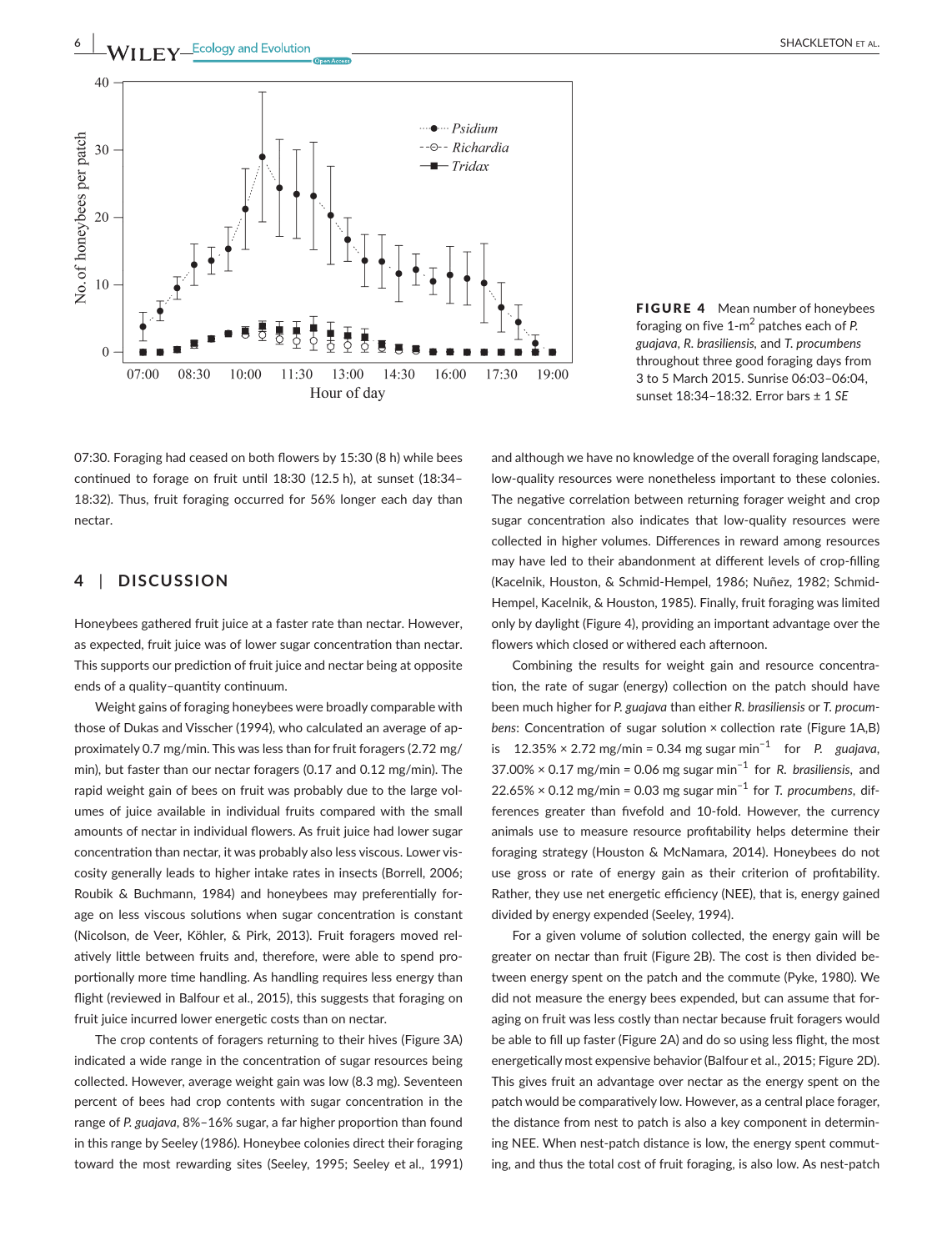distance increases, the energy spent on the patch forms a smaller a proportion of the total cost. The NEE of fruit foraging therefore declines at a faster rate than nectar as the advantage of fruit diminishes with increasing distance (Figure 5).

This argument may be viewed in terms of a prey-choice model (Charnov & Orians, 1973; Stephens & Krebs, 1986). In such a model, there is a trade-off between search and handling times of prey items, and prey is handled if the energetic gain is greater or equal to the expected gain from searching for another prey item. Similarly, a bee may decide to forage on a known resource if the expected NEE exceeds its current threshold for foraging, based on social informaion. For a central place forager maximizing NEE, the 'handling time' of classical foraging models may be subsituted for the energy spent on the patch and the commute. Greater nest- patch distance leads to higher 'handling energy'. As distance increases, the NEE of a lowquality–high- quanity resource diminishes more rapidly than a highquality-low-quantity resource. Hence, the bee is less likely to forage on that resource as the NEE of doing so falls below the foraging threshold.

We cannot be sure where the study bees on our patches were nesting and honeybees have a large foraging range (Beekman & Ratnieks, 2000). However, there were no managed hives on the ESALQ campus (an area over 9 km $^2$ ) other than our study hives, and most honeybees forage within 2 km of their nest (Couvillon et al., 2014). Furthermore, we inspected our study patches 1 year later when all but one hive had been removed and observed far fewer honeybees. Therefore, it seems likely that it was mainly bees from the nearby (<100 m) apiary foraging



FIGURE 5 Net energetic efficiency (NEE) of a central place forager on patches of two resources differing in energy content and quantity, as a function of increasing distance from the nest. The highenergy food provides more energy for a given volume collected, while the low-energy and high-quantity food have lower collection costs. When nest-patch distance is low, the commute costs, and thus total costs, are low for the low-energy and high-quantity food. Its NEE is therefore high. As nest-patch distance increases, the commute cost forms a greater proportion of the total costs. Therefore, the NEE of the low-energy/high-quantity food declines at a faster rate than the high-energy and low-quantity food. At longer distances, the NEE of the low-energy and high-quantity food becomes the lower, because its advantage of being quick to collect diminishes

on the study the resource patches. The interacion between resource quality, quantity, and distance would merit further empirical study.

Given the high NEE of nearby fruit (Figure 5), we might expect bees to utilize it more than our returning forager data (Figure 3A) indicated. However, we compared foraging on only three resources, whereas colony foraging would likely also have detected more rewarding nectar resources in the landscape. Fruit might also involve specific advantages and disadvantages. Pollen, the primary protein source for bees, is often collected alongside nectar at flowers (Brian, 1957; Rasheed & Harder, 1997), but fruit offers no opportunity to do this. Similarly, nectar and fruit may difer in their content of amino acids and other secondary compounds and make one more rewarding than the other (Couvillon et al., 2015; Hendriksma et al., 2014). Fermentation and microbial communities present in fruit could both also incur metabolic costs and impair behavior (Bozic, Abramson, & Bedencic, 2006). Freshly fallen fruit, probably not yet fermenting, appeared the most attractive to bees. Dilute fruit juice solutions may, however, be advantageous in warm climates, as it could reduce the need for dedicated water collection (Robinson, Underwood, & Henderson, 1984).

Water plays an important role in bee colonies. The evaporation of water is used to cool both individuals and the nest as a whole and to dilute stored honey before feeding (Lindauer, 1955; Nicolson, 2009; Ostwald, Smith, & Seeley, 2016). However, there was a marked absence of dedicated water collection by colonies (Figure 3A) in comparison with the results of Seeley (1986), while one of the sugar concentraion peaks of returning foragers was in the range of *P. guajava* juice. Given the hot temperatures during the study (see Study site and species), demand for water would likely be high. This leads to an additional explanation of our results. Bees may have fed on fruit because of, not despite, it being dilute. From the bees' perspecive, the most important resource shifts with environmental conditions and colony demands. The notion of a solution's quality would therefore, not necessarily be synonymous with high carbohydrate content, as the water itself has value.

The colony-level regulation of the sugar-water balance is important in social insects. Dussutour and Simpson (2008) showed that *Rhyidoponera metallica* ants shited their individual and colony- level foraging efforts to match colony nutritional requirements. Following starvation, ants initially foraged more on a concentrated sugar solution, but then switched their focus to collecting more dilute solution. This enabled the ants to replenish their sugar supply and maintain a colony- level homeostasis of sugar–water balance. These results draw parallels with our own, as a honeybee colony also regulates its forager distribution based on its nutritional requirements (Camazine, 1993). Therefore, our bees may have been displaying a compensatory feeding response akin to the ants. However, as our data are only a snapshot in time, we cannot draw a firm conclusion.

The quality-quantity and water balance hypotheses are not mutually exclusive. Fruit foraging may have ofered high NEE and aided in water balance. We cannot be certain whether water was in demand, as bees may then have simply collected water, as sources were available in the landscape. These hypotheses could be teased apart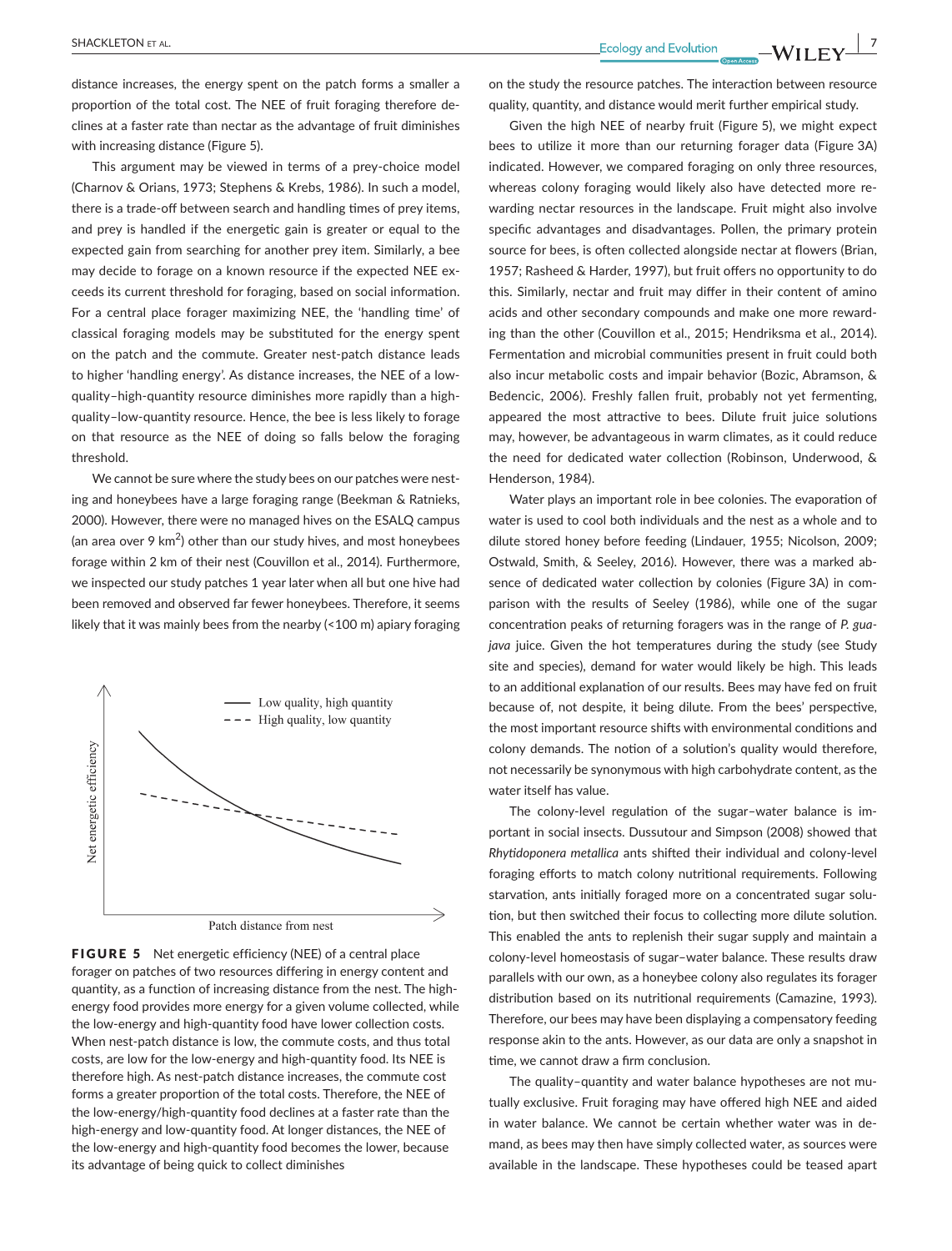experimentally by attaching water feeders to hives and measuring consumpion from the feeder and the crop contents of returning foragers.

Foraging animals may consume multiple food items which vary in nutritional content in order to meet their nutritional requirements (Belovsky, 1978). In simple terms, bees forage for sugar (nectar, honeydew, fruit juice), protein (pollen), and water, although other micronutrients may also be relevant. We excluded pollen foragers and studied foragers on single resources, but both sugar and water can be viewed as separate, functionally important nutrients for the colony, even when they are collected from the same food source. In this way, a bee colony may aim for an optimum 'intake target' of sugar and water (Raubenheimer & Simpson, 1993; Simpson & Raubenheimer, 1993) and distribute its foragers appropriately among resources which vary in their content of these nutrients.

A low-energy diet can reduce fitness in animals (Birkhead, Fletcher, & Pellatt, 1999; Sterner, 1993), but see Cruz-Rivera and Hay (2000). The ability of honeybees to process dilute solutions into concentrated honey circumvents this problem, although processing honey incurs its own metabolic costs. This allows low-energy items to be incorporated into the bee diet provided they can be collected in sufficient quantity.

Nectar dearth can lower the acceptance threshold for food, allowing honeybees to consider less rewarding or risky resources (Seeley, 1994) including robbing (Downs & Ratnieks, 2000). Similarly, nesing birds may provision their young with lower quality food when demand is high (Wright, Both, Cotton, & Bryant, 1998). Several lines of evidence suggest that there was indeed nectar dearth during the study period. Flower foragers gained weight at a low rate, foragers returning to hives gained only a small amount of weight on average (8.3 mg), and the study was conducted during late summer–early autumn, a natural period of reduced flower numbers.

Fruit foraging may well be opportunistic on the part of honeybees, occurring mainly when fruit is abundant, nearby, and during periods of either nectar dearth or high water demand (Kühnholz & Seeley, 1997). These periods need not be mutually exclusive. The ability of honeybee colonies to scour the landscape, communicate the location of the most rewarding patches, and rapidly shift their foraging (Donaldson-Matasci, DeGrandi-Hoffman, & Dornhaus, 2013; Seeley, 1995) is an advantage not shared by many central place foragers such as nesting birds. Our results show the utilization of resources of contrasting quality and quantity, which possibly interacts with the distance of the resource from the central place. Studies often consider foraging decisions as two-way interactions. For example, energy gain being traded off against some other factor such as predation risk. However, foraging animals require multiple nutrients and may integrate many factors simultaneously in their decision making in order to increase their fitness (Houston & McNamara, 2014). Further study of how these factors interact would give us greater understanding of how animals make foraging decisions. Bee and ant colonies would make good model study systems, as the decisions are distributed among many individuals, allowing for greater amounts of data to be gathered.

# **ACKNOWLEDGMENTS**

KS's PhD is funded by the National Environment Research Council (Grant Number: NE/K501347/1), the University of Sussex School of Life Sciences, and received travel funds from the Royal Entomological Society. HAT's PhD is funded by the University of Damascus. NJB's PhD is funded by Waitrose Ltd. and the C.B.Dennis Trust. HAT and NJB received travel funds from Santander Bank. DDA is funded by the Programa Nacional de Pós- Doutorado da Coordenação de Aperfeiçoamento de Pessoal de Nível Superior. FLWR received a travel grant from the Fundação de Amparo à Pesquisa do Estado de São Paulo (Grant Number: 2014/251365). RGJr is funded by Conselho Nacional de Desenvolvimento Científico e Tecnológico. MMB and CASS are funded by Coordenação de Aperfeiçoamento de Pessoal de Nível Superior.

#### **REFERENCES**

- Balfour, N. J., Gandy, S., & Ratnieks, F. L. W. (2015). Exploitative competition alters bee foraging and flower choice. Behavioral Ecology and *Sociobiology*, *69*, 1731–1738.
- Beekman, M., & Ratnieks, F. L. W. (2000). Long-range foraging by the honey- bee, *Apis mellifera* L. *Funcional Ecology*, *14*, 490–496.
- Belovsky, G. E. (1978). Diet opimizaion in a generalist herbivore: The moose. *Theoreical Populaion Biology*, *14*, 105–134.
- Birkhead, T. R., Fletcher, F., & Pellat, E. J. (1999). Nestling diet, secondary sexual traits and fitness in the zebra finch. *Proceedings of the Royal Society of London B: Biological Sciences*, *266*, 385–390.
- Bischof, R., Loe, L. E., Meisingset, E. L., Zimmermann, B., Moorter, B. V., & Mysterud, A. (2012). A migratory northern ungulate in the pursuit of spring: Jumping or suring the green wave? *The American Naturalist*, *180*, 407–424.
- Borrell, B. J. (2006). Mechanics of nectar feeding in the orchid bee *Euglossa imperialis*: Pressure, viscosity and flow. Journal of Experimental Biology, *209*, 4901–4907.
- Bozic, J., Abramson, C. I., & Bedencic, M. (2006). Reduced ability of ethanol drinkers for social communicaion in honeybees (*Apis mellifera carnica* Poll.). *Alcohol*, *38*, 179–183.
- Brian, A. D. (1957). Differences in the flowers visited by four species of bumble- bees and their causes. *Journal of Animal Ecology*, *26*, 71–98.
- Bunning, H., Rapkin, J., Belcher, L., Archer, C. R., Jensen, K., & Hunt, J. (2015). Protein and carbohydrate intake influence sperm number and ferility in male cockroaches, but not sperm viability. *Proceedings of the Royal Society of London B: Biological Sciences*, *282*, 2014–2144.
- Camazine, S. (1993). The regulation of pollen foraging by honey bees: How foragers assess the colony's need for pollen. *Behavioral Ecology and Sociobiology*, *32*, 265–272.
- Charnov, E. L., & Orians, G. H. (1973). *Opimal foraging: Some theoreical exploraions*. Unpublished manuscript. [htp://repository.unm.edu/](http://repository.unm.edu/handle/1928/1649) [handle/1928/1649](http://repository.unm.edu/handle/1928/1649). Accessed 15 July 2016.
- Corbet, S. A., Unwin, D. M., & Prŷs-Jones, O. E. (1979). Humidity, nectar and insect visits to flowers, with special reference to *Crataegus*, Tilia and *Echium*. *Ecological Entomology*, *4*, 9–22.
- Couvillon, M. J., Al Toufailia, H., Butterfield, T. M., Schrell, F., Ratnieks, F. L. W., & Schürch, R. (2015). Cafeinated forage tricks honeybees into increasing foraging and recruitment behaviors. *Current Biology*, *25*, 2815–2818.
- Couvillon, M. J., Schürch, R., & Ratnieks, F. L. W. (2014). Waggle dance distances as integrative indicators of seasonal foraging challenges. *PLoS ONE*, *9*(4), e93495. [htp://journals.plos.org/plosone/aricle/](http://journals.plos.org/plosone/article/citation?id=10.1371/journal.pone.0093495.) citation?id=10.1371/journal.pone.0093495.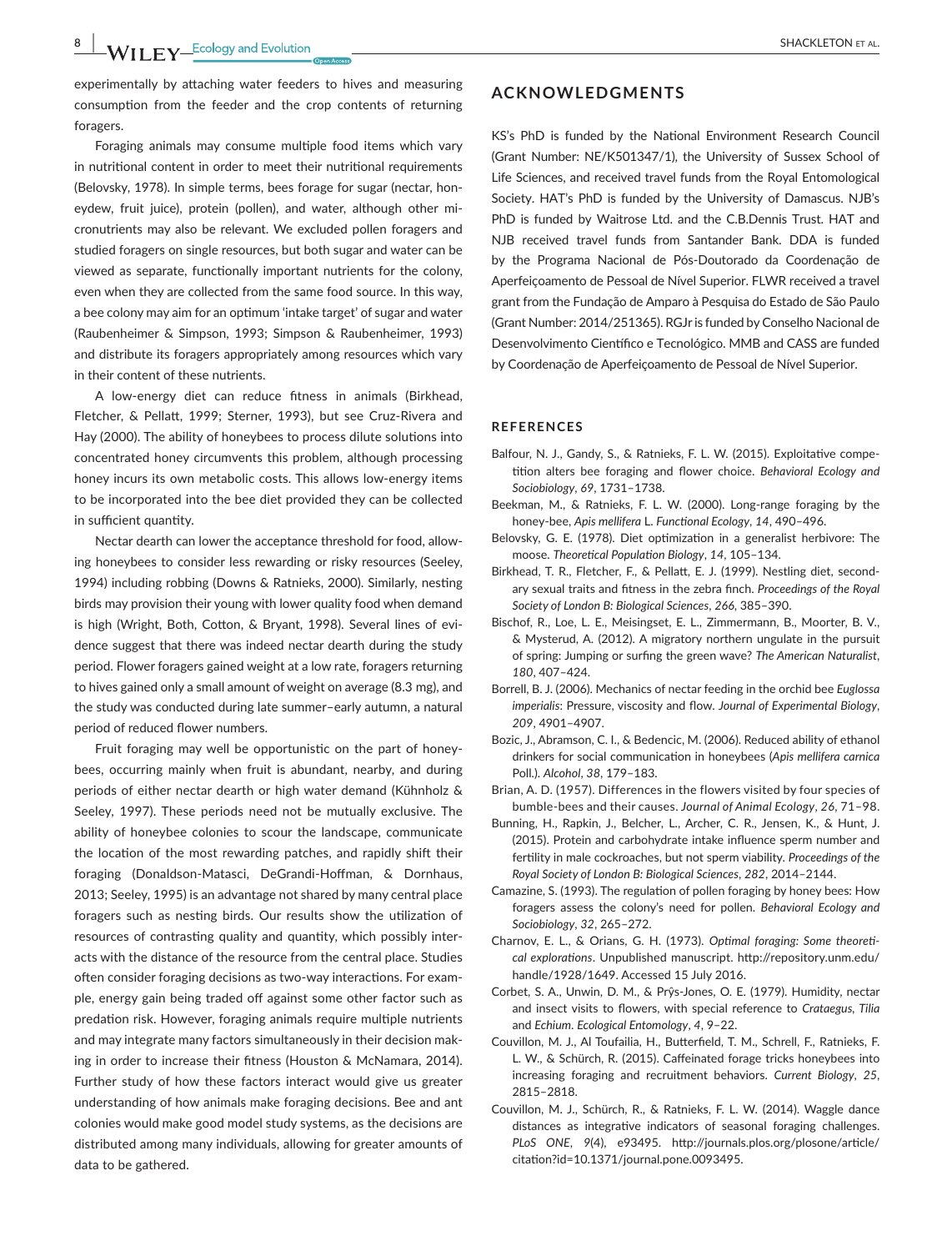- Cowlishaw, G. (1997). Trade-offs between foraging and predation risk determine habitat use in a desert baboon population. Animal Behaviour, *53*, 667–686.
- Cruz-Rivera, E., & Hay, M. E. (2000). Can quanity replace quality? Food choice, compensatory feeding, and fitness of marine mesograzers. *Ecology*, *81*, 201–219.
- Dennis, R. L. H. (2010). *A resource-based habitat view for conservaion. Buterlies in the Briish landscape*. Chichester, UK: Wiley-Blackwell.
- Donaldson-Matasci, M. C., DeGrandi-Hofman, G., & Dornhaus, A. (2013). Bigger is better: Honeybee colonies as distributed informationgathering systems. *Animal Behaviour*, *85*, 585–592.
- Downs, S. G., & Ratnieks, F. L. W. (2000). Adapive shits in honey bee (*Apis mellifera* L.) guarding behavior support predicions of the acceptance threshold model. *Behavioural Ecology*, *11*, 326–333.
- Dukas, R., & Visscher, P. K. (1994). Lifeime learning by foraging honey bees. *Animal Behaviour*, *48*, 1007–1012.
- Dussutour, A., & Simpson, S. J. (2008). Carbohydrate regulation in relation to colony growth in ants. Journal of Experimental Biology, 211, 2224–2232.
- Evison, S., & Ratnieks, F. L. W. (2007). New role for majors in *Ata* leafcuter ants. *Ecology Entomology*, *32*, 451–454.
- Garbuzov, M., & Ratnieks, F. L. W. (2014). Quantifying variation among garden plants in attractiveness to bees and other flower-visiting insects. *Funcional Ecology*, *28*, 364–374.
- Heil, M. (2011). Nectar: Generation, regulation and ecological functions. *Trends in Plant Science*, *16*, 191–200.
- Helanterä, H., & Ratnieks, F. L. W. (2008). Geometry explains the benefits of division of labour in a leafcuter ant. *Proceedings of the Royal Society of London B: Biological Sciences*, *275*, 1255–1260.
- Hendriksma, H. P., Oxman, K. L., & Shafir, S. (2014). Amino acid and carbohydrate tradeofs by honey bee nectar foragers and their implicaions for plant–pollinator interacions. *Journal of Insect Physiology*, *69*, 56–64.
- Houston, A. I., & McNamara, J. M. (2014). Foraging currencies, metabolism and behavioural routines. Journal of Animal Ecology, 83, 30-40.
- Howe, H. F. (1986). Seed dispersal by fruit-eating birds and mammals. In D. R. Murray (Ed.), *Seed dispersal* (pp. 123–189). Australia: Academic Press.
- Jander, R. (1998). Olfactory learning of fruit odors in the eastern yellow jacket, *Vespula maculifrons* (Hymenoptera: Vespidae). *Journal of Insect Behaviour*, *11*, 879–888.
- Kacelnik, A., Houston, A. I., & Schmid-Hempel, P. (1986). Central- place foraging in honey bees: The effect of travel time and nectar flow on crop illing. *Behavioral Ecology and Sociobiology*, *19*, 19–24.
- Kühnholz, S., & Seeley, T. D. (1997). The control of water collecion in honey bee colonies. *Behavioural Ecology and Sociobiology*, *41*, 407–422.
- Lindauer, M. (1955). The water economy and temperature regulation of the honeybee colony. *Bee World*, *36*, 62–72.
- Nicolson, S. W. (2009). Water homeostasis in bees, with the emphasis on sociality. *Journal of Experimental Biology*, *212*, 429–434.
- Nicolson, S. W., de Veer, L., Köhler, A., & Pirk, C. W. W. (2013). Honeybees prefer warmer nectar and less viscous nectar, regardless of sugar concentraion. *Proceedings of the Royal Society of London B: Biological Sciences*, *280*, 20131597.
- Noll, F. B., Zucchi, R., Jorge, J. A., & Mateus, S. (1996). Food collecion and maturation in the necrophagous stingless bee, *Trigona hypogea* (Hymenoptera: Meliponinae). *Journal of the Kansas Entomological Society*, *69*, 287–293.
- Nuñez, J. A. (1982). Honeybee foraging strategies at a food source in relation to its distance from the hive and the rate of sugar flow. *Journal of Apicultural Research*, *21*, 139–150.
- Ostwald, M. M., Smith, M. L., & Seeley, T. D. (2016). The behavioral regulation of thirst, water collection and water storage in honey bee colonies. *Journal of Experimental Biology*, *219*, 2156–2165.
- Pickett, S. T. A., & Cadenasso, M. L. (1995). Landscape ecology: Spatial heterogeneity in ecological systems. *Science*, *269*, 331–334.
- Pyke, G. H. (1980). Optimal foraging in bumblebees: Calculation of net rate of energy intake and opimal patch choice. *Theoreical Populaion Biology*, *17*, 232–246.
- R Core Team. (2014). *R: A language and environment for staisical compuing*. Vienna, Austria: R Foundation for Statistical Computing. URL http:// [www.R-project.org/](http://www.R-project.org/)
- Rasheed, S. A., & Harder, L. D. (1997). Foraging currencies for non- energeic resources: Pollen collecion by bumblebees. *Animal Behaviour*, *54*, 911–926.
- Ratnieks, F. L. W., & Shackleton, K. (2015). Does the waggle dance help honey bees to forage at greater distances than expected for their body size? *Froniers in Ecology and Evoluion*, *3*, 31.
- Raubenheimer, D., & Simpson, S. J. (1993). The geometry of compensatory feeding in the locust. *Animal Behaviour*, *45*, 953–964.
- Robinson, G. E., Underwood, B. A., & Henderson, C. E. (1984). A highly specialized water- collecing honey bee. *Apidologie*, *15*, 355–358.
- Roubik, D. W., & Buchmann, S. L. (1984). Nectar selecion by *Melipona* and *Apis mellifera*. *Oecologia*, *61*, 1–10.
- Santas, L. A. (1983). Insects producing honeydew exploited by bees in Greece. *Apidologie*, *14*, 93–103.
- Schmid-Hempel, P., Kacelnik, A., & Houston, A. I. (1985). Honeybees maximize efficiency by not filling their crop. Behavioral Ecology and *Sociobiology*, *17*, 61–66.
- Scrimgeour, G. J., & Culp, J. M. (1994). Feeding while evading predators by a lotic mayfly: Linking short-term foraging behaviours to long-term fitness consequences. Oecologia, 100, 128-134.
- Seeley, T. D. (1986). Social foraging by honeybees: How colonies allocate foragers among patches of lowers. *Behavioral Ecology and Sociobiology*, *19*, 343–354.
- Seeley, T. D. (1994). Honey bee foragers as sensory units of their colonies. *Behavioral Ecology and Sociobiology*, *34*, 51–62.
- Seeley, T. D. (1995). *The wisdom of the hive*. Cambridge, MA: Harvard University Press
- Seeley, T. D., Camazine, S., & Sneyd, J. (1991). Collective decision-making in honey bees: How colonies choose among nectar sources. *Behavioral Ecology and Sociobiology*, *28*, 277–290.
- Simpson, S. J., & Raubenheimer, D. (1993). A multi- level analysis of feeding behaviour: The geometry of nutritional decisions. *Philosophical Transactions of the Royal Society B: Biological Sciences*, *342*, 381–402.
- Southwick, E., Loper, G. M., & Sadwick, S. E. (1981). Nectar producion, composition, energetics and pollinator attractiveness in spring flowers of western New York. *American Journal of Botany*, *68*, 994–1002.
- Stephens, D. W., & Krebs, J. R. (1986). *Foraging theory*. Princeton, NJ: Princeton University Press.
- Sterner, R. W. (1993). *Daphnia* growth on varying quality of *Scenedesmus*: Mineral limitaion of zooplankton. *Ecology*, *74*, 2351–2360.
- Van Beest, F. M., Mysterud, A., Loe, L. E., & Milner, J. M. (2010). Forage quantity, quality and depletion as scale-dependent mechanisms driving habitat selecion of a large browsing herbivore. *Journal of Animal Ecology*, *79*, 910–922.
- Van der Wal, R. V., Madan, N., van Lieshout, S., Dormann, C., Langvatn, R., & Albon, S. D. (2000). Trading forage quality for quantity? Plant phenology and patch choice by Svalbard reindeer. *Oecologia*, *123*, 108–115.
- Wäckers, F. L. (2005). Suitability of (extra-)floral nectar, pollen, and honeydew as insect food sources. In FL Wäckers, PCJ van Rijn, & J Bruin (Eds.), *Plant-provided food and herbivore–carnivore interacions* (pp. 17– 74). Cambridge, MA: Cambridge University Press.
- Waite, T. A., & Ydenberg, R. C. (1994). What currency do scatterhoarding gray jays maximize? *Behavioral Ecology and Sociobiology*, *34*, 43–49.